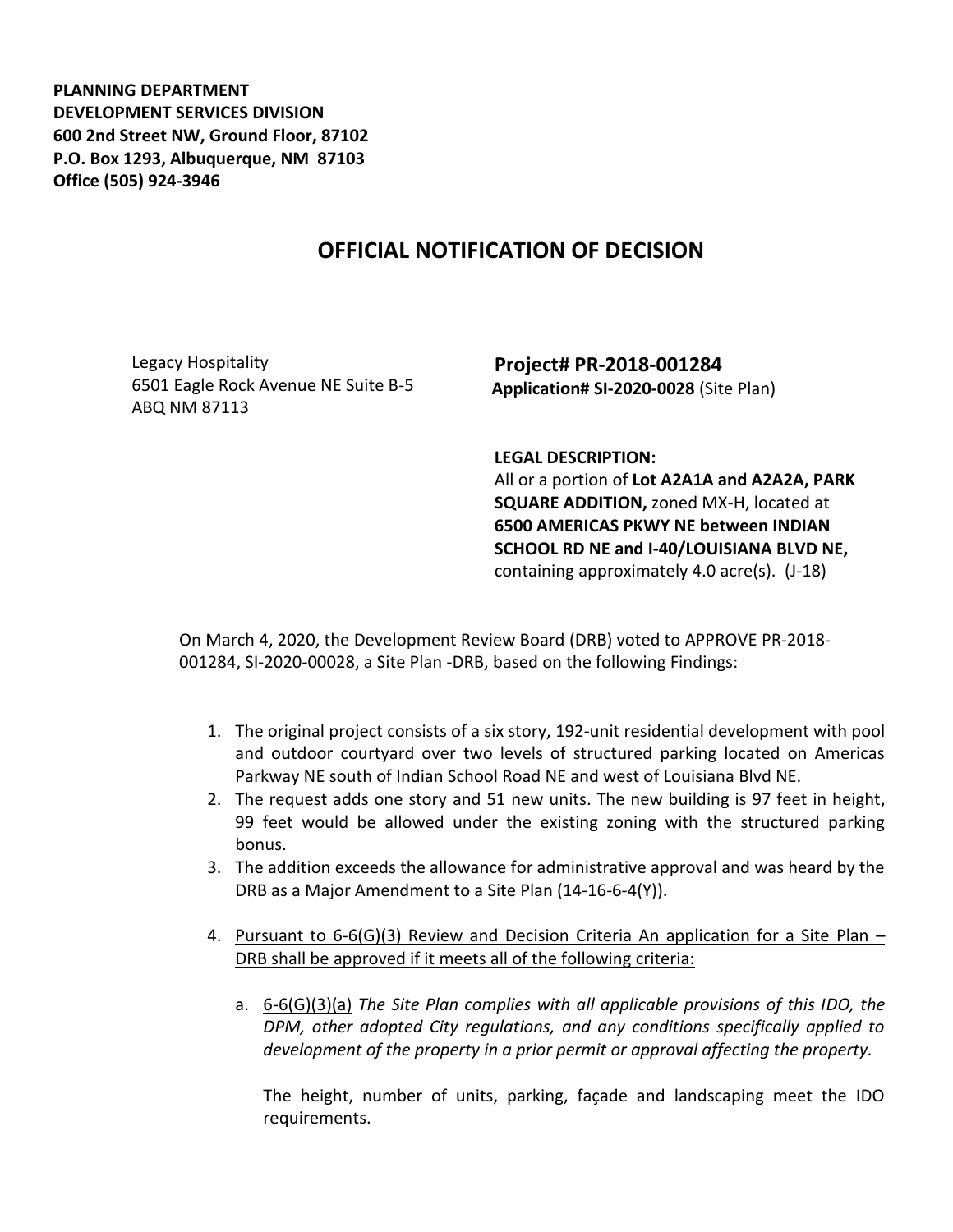*b.* 6-6(G)(3)(b) *The City's existing infrastructure and public improvements, including but not limited to its street, trail, drainage, and sidewalk systems, have adequate capacity to serve the proposed development, and any burdens on those systems have been mitigated to the extent practicable.* 

The site has access to a full range of urban services including utilities, roads and emergency services. A traffic impact study was not required for the project.

*c.* 6-6(G)(3)(c) *The Site Plan mitigates any significant adverse impacts on the surrounding area to the maximum extent practicable.* 

Landscape buffers are provided and the building is of a similar size and scale as much of the surrounding development. Additionally, the project provides adequate parking for the residential and commercial uses.

APPEAL: If you wish to appeal this decision, you must do so within 15 days of the DRB's decision or by

**MARCH 19, 2020.** The date of the DRB's decision is not included in the 15-day period for filing an appeal, and if the 15<sup>th</sup> day falls on a Saturday, Sunday or Holiday, the next working day is considered as the deadline for filing the appeal.

For more information regarding the appeal process, please refer to Section 14-16-6-4(U) of the Integrated Development Ordinance (IDO). A Non-Refundable filing fee will be calculated at the Land Development Coordination Counter and is required at the time the appeal is filed.

You will receive notification if any person files an appeal. If there is no appeal, you can receive Building Permits at any time after the appeal deadline quoted above, provided all conditions imposed at the time of approval have been met. Applicants submitting for building permit prior to the completion of the appeal period do so at their own risk. Successful applicants are reminded that there may be other City regulations of the IDO that must be complied with, even after approval of the referenced application(s).

Sincerely,

Jolene Wolfley DRB Chair

JW/mg